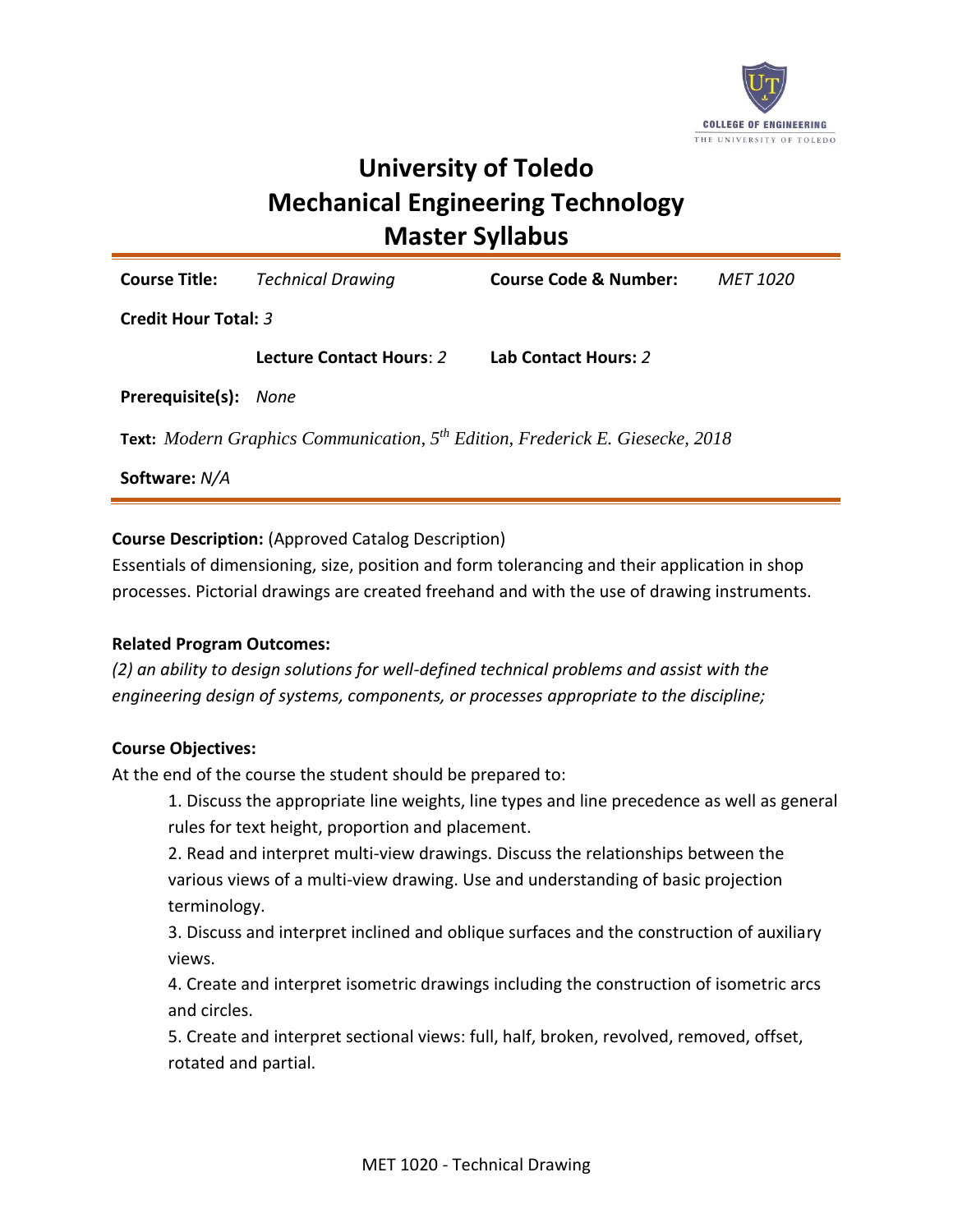

6. Discuss and apply the mechanics of function based dimensioning for size and location

- of features including the proper placement of dimensioning and necessary annotation.
- 7. Discuss and apply reference points and datums for dimensioning.
- 8. Discuss and apply tolerances and tolerance accumulation.
- 9. Discuss and apply dimensioning of special features such as arcs, circles and slots.
- 10. Discuss and apply dimensioning to taper, chamfers fillets and angles.
- 11. Discuss and understand correct nomenclature for threaded parts and fasteners.

12. Discuss and apply dimensioning of threaded parts and fasteners including thread types, clearances, internal and external threads, thread classifications, countersinks and counterbores and clearances.

13. Discuss and apply the concepts of mating parts, fits and interchangeability. 14. Discuss, interpret and apply geometric dimensioning and tolerancing, (GD&T), including maximum material condition, (MMC), least material condition, (LMC), tolerance zones, control frames and GD&T symbols.

# **Course Outline**:

- Sketching, lead, line weights, line types, title blocks, lettering
- Sketching circles and ellipses, proportions, using drawing tools
- Multiview projection, normal surfaces, missing views, line precedence, line
- intersections, isometric multiviews
- Circular features, fillets and rounds, runouts
- Orthographic inclined surfaces, choosing appropriate views
- Orthographic oblique surfaces
- Isometric sketching of normal surfaces
- Isometric sketching of arcs and circles
- Isometric sketching of inclined and oblique surfaces
- Full, half, broken, revolved, removed, and offset sections
- Rotated or aligned sections, partial views, intersections, and breaks
- Auxiliary views of inclined surfaces
- Auxiliary views of oblique surfaces, true line length, point view of a line, edge view
- of a plane, true surface size
- Mechanics of dimensioning, function based dimensioning, tolerances
- Size and location dimensions
- Assembly drawing, functional features of parts
- Tolerancing and dimensioning of mating parts, fits, reading tables on fits
- Unilateral, bilateral, limit dimensioning, tolerance accumulation